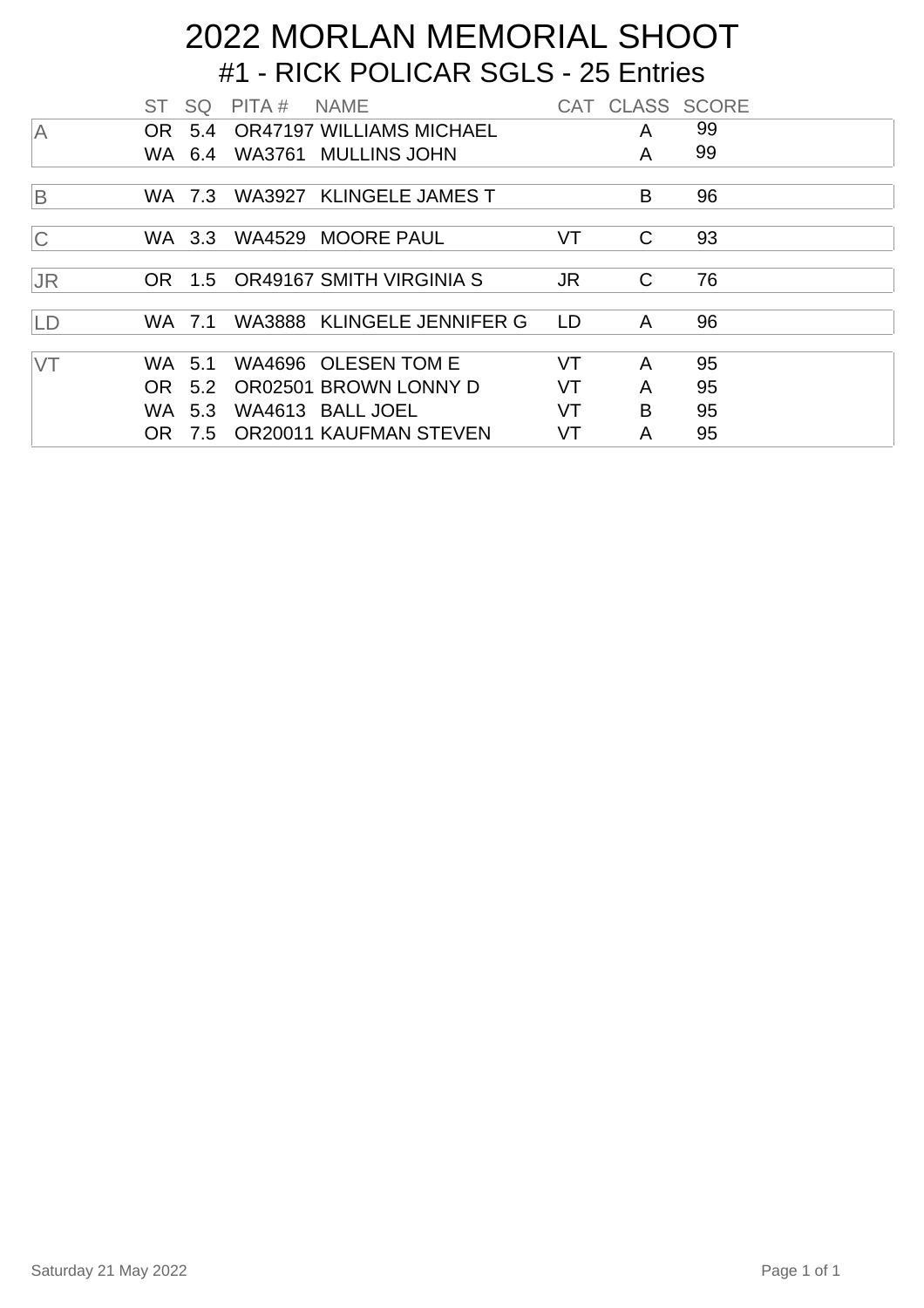#### #2 - BJ JOHNSON HDCP - 19 Entries 2022 MORLAN MEMORIAL SHOOT

|               | ST SQ |        | PITA # NAME |                                      | <b>CAT</b> | YD.  | <b>SCORE</b> |  |
|---------------|-------|--------|-------------|--------------------------------------|------------|------|--------------|--|
| Champion      |       |        |             | WA 6.4 WA3761 MULLINS JOHN           |            | 27   | 98           |  |
| Runnerup      |       |        |             | OR 5.4 OR47197 WILLIAMS MICHAEL      |            | 27   | 96           |  |
| $(18 - 24.5)$ |       | WA 4.1 |             | WA4529 MOORE PAUL                    | VT         | 22   | 80           |  |
| $(25 - 27)$   |       | WA 6.3 |             | WA0254 MCLENDON BOB                  |            | 27   | 91           |  |
| <b>JR</b>     |       |        |             | OR 4.4 OR49167 SMITH VIRGINIA S      | JR.        | 19   | 77           |  |
| LD            |       |        |             | OR 4.3 OR47377 SPENCER MICHELLE R LD |            | 19.5 | 76           |  |
| <b>VT</b>     | OR .  |        |             | 5.2 OR02501 BROWN LONNY D            | VT         | 27   | 89           |  |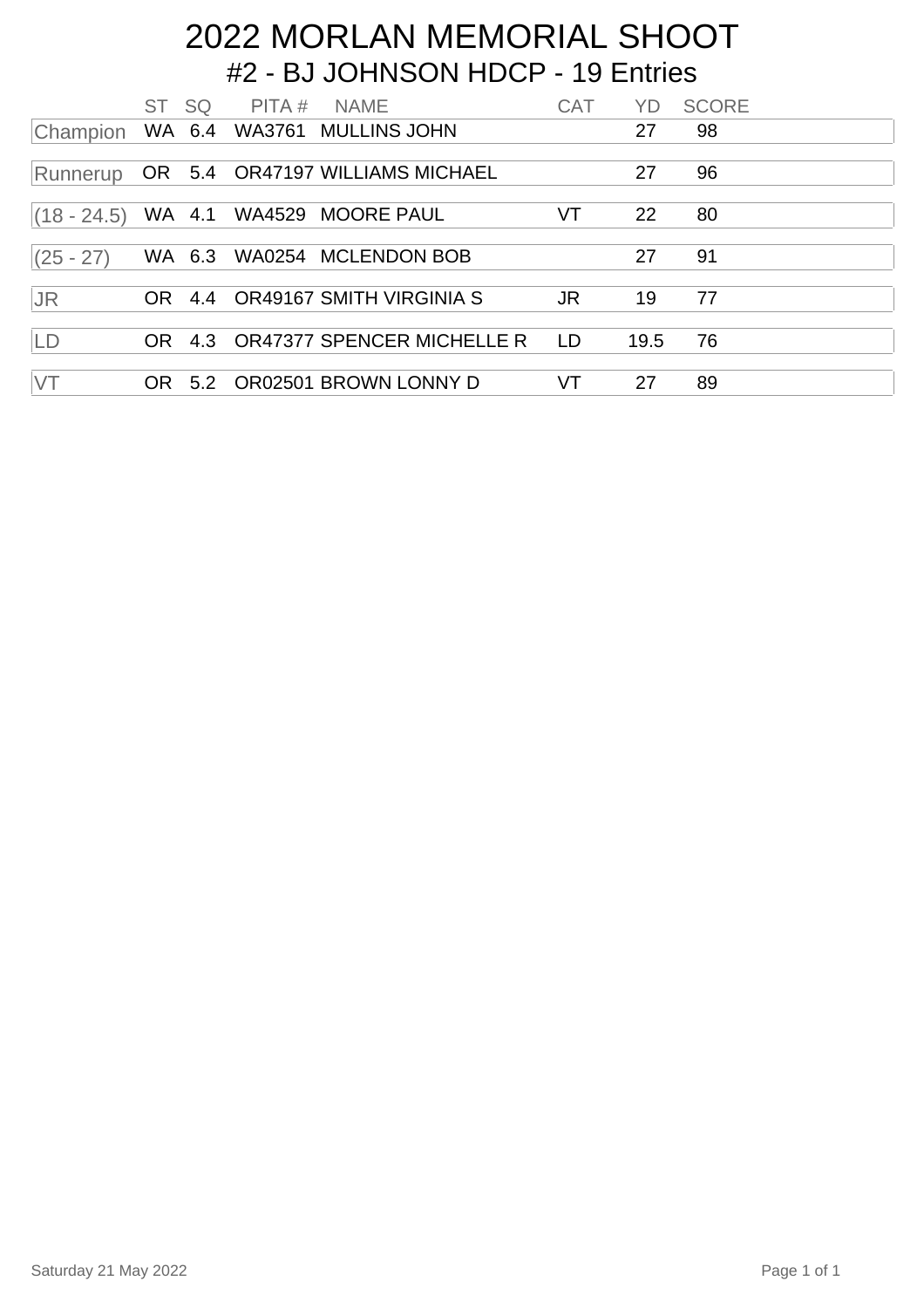## #3 - GARY MORLAN DBLS - 15 Entries 2022 MORLAN MEMORIAL SHOOT

|                |  | ST SQ PITA# NAME |                                       |   | CAT CLASS SCORE |
|----------------|--|------------------|---------------------------------------|---|-----------------|
| ΙA             |  |                  | WA 6.4 WA3761 MULLINS JOHN            |   | 100             |
| $\overline{B}$ |  |                  | OR 7.2 OR43954 GARZA GARAK            | R | 93              |
| $\overline{C}$ |  |                  | WA 6.5 WA0242 HEINZ JR DON (BOONE) VT |   | .91             |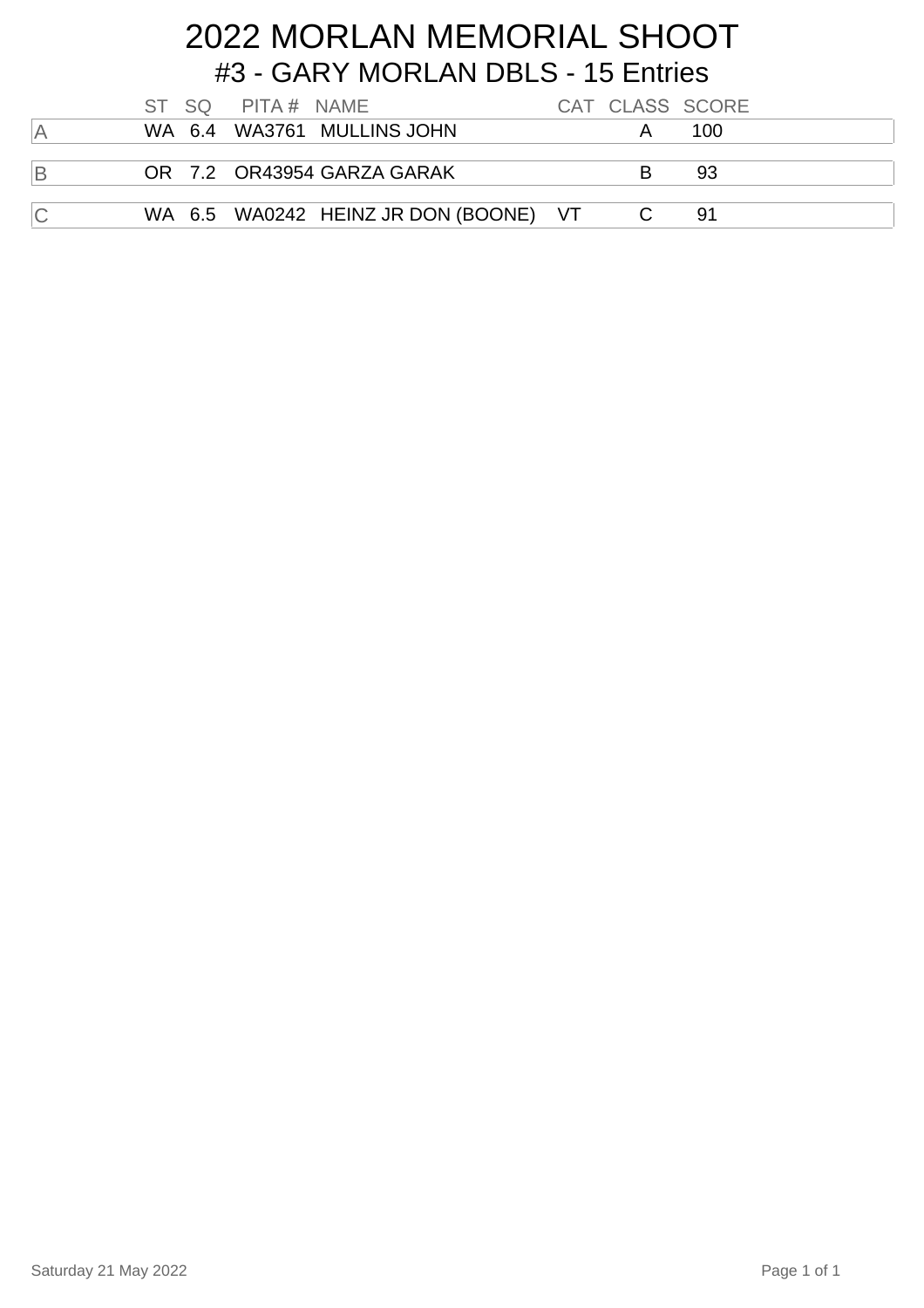## #4 - GARY MORLAN DBLS - 16 Entries 2022 MORLAN MEMORIAL SHOOT

|    |  | ST SQ PITA# NAME |                                         |   | CAT CL/YD SCORE |  |
|----|--|------------------|-----------------------------------------|---|-----------------|--|
| ΙA |  |                  | WA 6.4 WA3761 MULLINS JOHN              | A | .98             |  |
|    |  |                  |                                         |   |                 |  |
| ΙB |  |                  | OR 7.2 OR43954 GARZA GARAK              | B | -90             |  |
|    |  |                  | OR 7.3 OR40174 RIGGS MICHAEL G          | R | 90              |  |
|    |  |                  |                                         |   |                 |  |
| C  |  |                  | WA 6.5 WA0242 HEINZ JR DON (BOONE) VT C |   | -90             |  |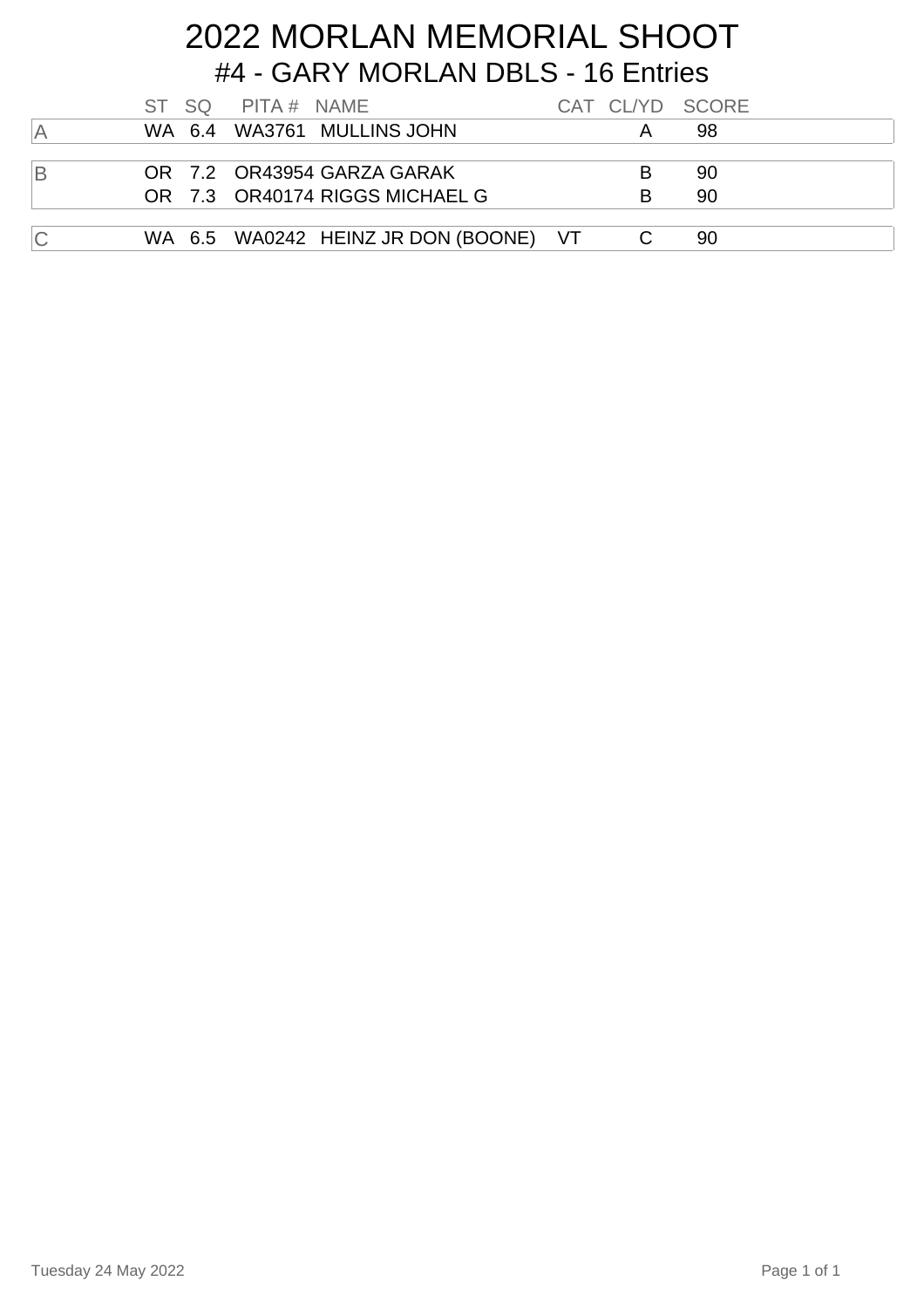# 2022 MORLAN MEMORIAL SHOOT SINGLES CHAMPIONSHIP - 23 Entries

|                | <b>STATE</b> | <b>NAME</b>                | <b>CAT</b> | <b>CL</b> | <b>SCORE</b> |
|----------------|--------------|----------------------------|------------|-----------|--------------|
| $\overline{A}$ | <b>OR</b>    | <b>WILLIAMS MICHAEL</b>    |            | A         | 197          |
|                | <b>WA</b>    | <b>MULLINS JOHN</b>        |            | A         | 197          |
|                |              |                            |            |           |              |
| B              | <b>WA</b>    | <b>KLINGELE JAMES T</b>    |            | B         | 196          |
|                |              |                            |            |           |              |
| $\mathsf C$    | <b>OR</b>    | LONGO TONY                 |            | C         | 171          |
|                |              |                            |            |           |              |
| <b>JR</b>      | <b>OR</b>    | <b>SMITH VIRGINIA S</b>    | JR.        | C         | 166          |
|                |              |                            |            |           |              |
| LD             | <b>WA</b>    | <b>KLINGELE JENNIFER G</b> | LD         | A         | 186          |
|                |              |                            |            |           |              |
| VT             | <b>OR</b>    | <b>BROWN LONNY D</b>       | VT         | A         | 193          |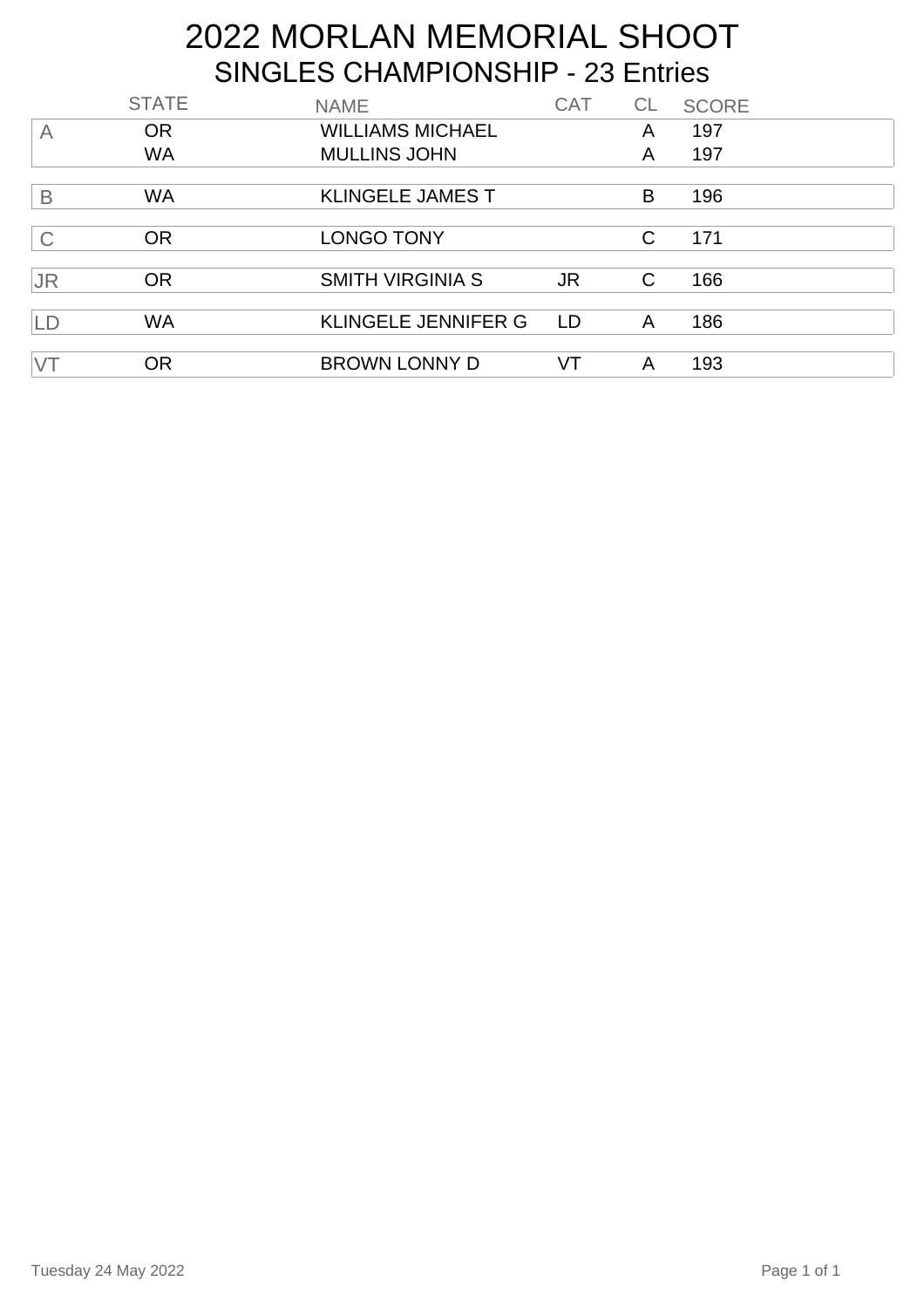#### #7 - JOHN BIELASKI HDCP - 19 Entries 2022 MORLAN MEMORIAL SHOOT

|           |  | ST SQ PITA# | <b>NAME</b>                                                            |                 | CAT CLYD SCORE       |          |              |
|-----------|--|-------------|------------------------------------------------------------------------|-----------------|----------------------|----------|--------------|
|           |  |             | Champion WA 6.3 WA0254 MCLENDON BOB                                    |                 | 27                   |          | 92 WON FLIP  |
|           |  |             | $(18 - 24.5)$ OR 4.2 OR49392 WHITE TYLER<br>OR 4.5 OR02420 LONGO AARON |                 | <b>22</b><br>20.5 91 | - 91     |              |
|           |  |             | $(25 - 27)$ WA 6.2 WA4464 MOORE SCOTT S                                |                 | 27                   |          | 92 LOST FLIP |
| <b>JR</b> |  |             | OR 4.4 OR49167 SMITH VIRGINIA S                                        | JR              | 19                   | 85       |              |
| VT        |  |             | OR 5.2 OR02501 BROWN LONNY D<br>OR 7.1 OR20011 KAUFMAN STEVEN          | VT<br><b>VT</b> | 27<br>27             | 86<br>86 |              |